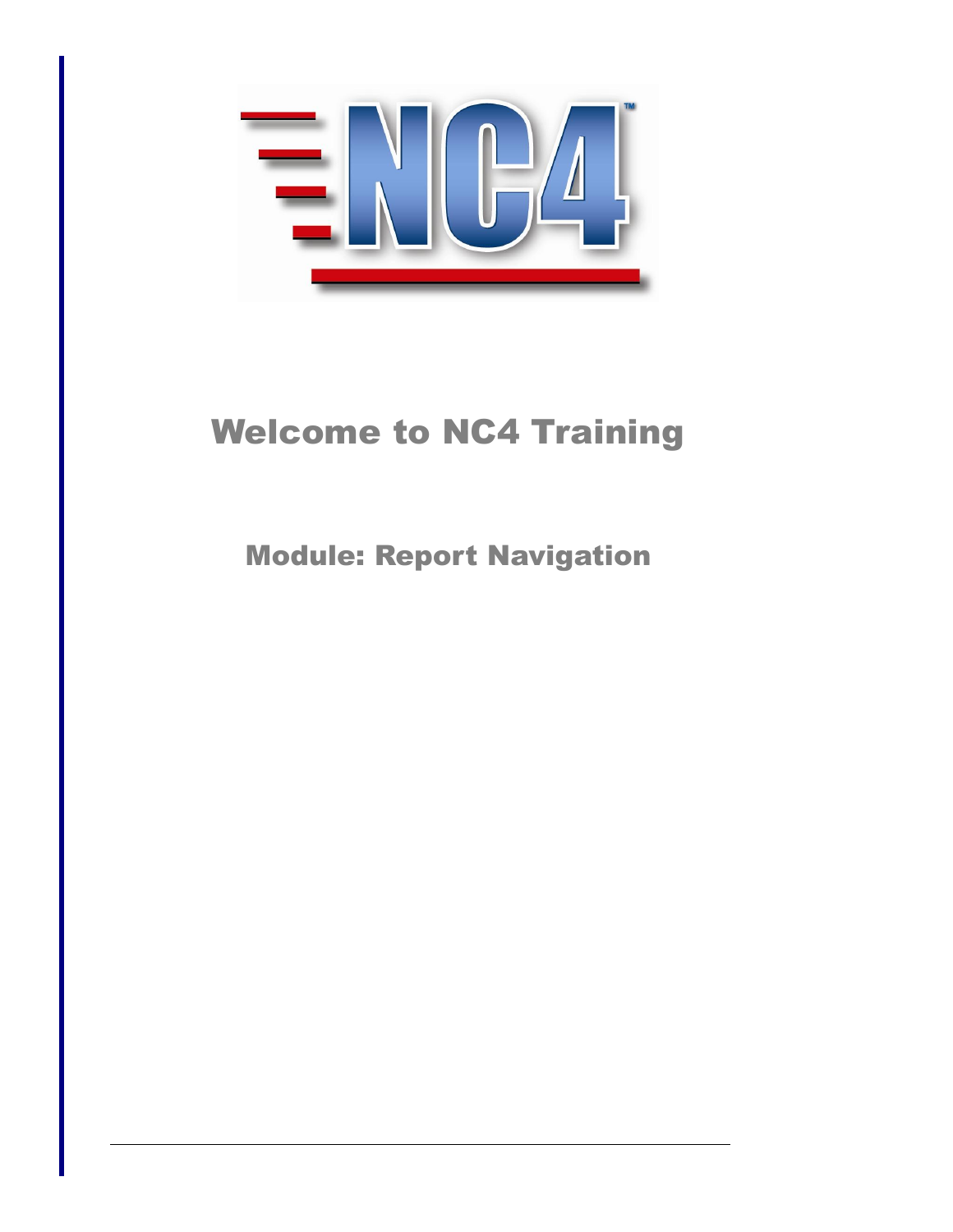# <span id="page-1-0"></span>Table of Contents

| 1              |                                                       |  |
|----------------|-------------------------------------------------------|--|
|                | 1.1                                                   |  |
| $\overline{2}$ |                                                       |  |
|                | 2.1                                                   |  |
|                |                                                       |  |
|                |                                                       |  |
|                |                                                       |  |
|                |                                                       |  |
| 3              |                                                       |  |
|                | 3.1                                                   |  |
|                | 3.1.1 Selecting and Sorting Reports-Accordion  13     |  |
|                |                                                       |  |
|                |                                                       |  |
| 4              |                                                       |  |
|                | LOCATING THE DATA DICTIONARY-ACCORDION  15<br>4.1     |  |
|                | LOCATING THE DATA DICTIONARY-DROP DOWN  16<br>4.2     |  |
|                | LOCATING THE SYSTEM NAVIGATION KEYWORD  18<br>4.3     |  |
|                | CHANGING THE SYSTEM NAVIGATION METHOD VALUE 19<br>4.4 |  |

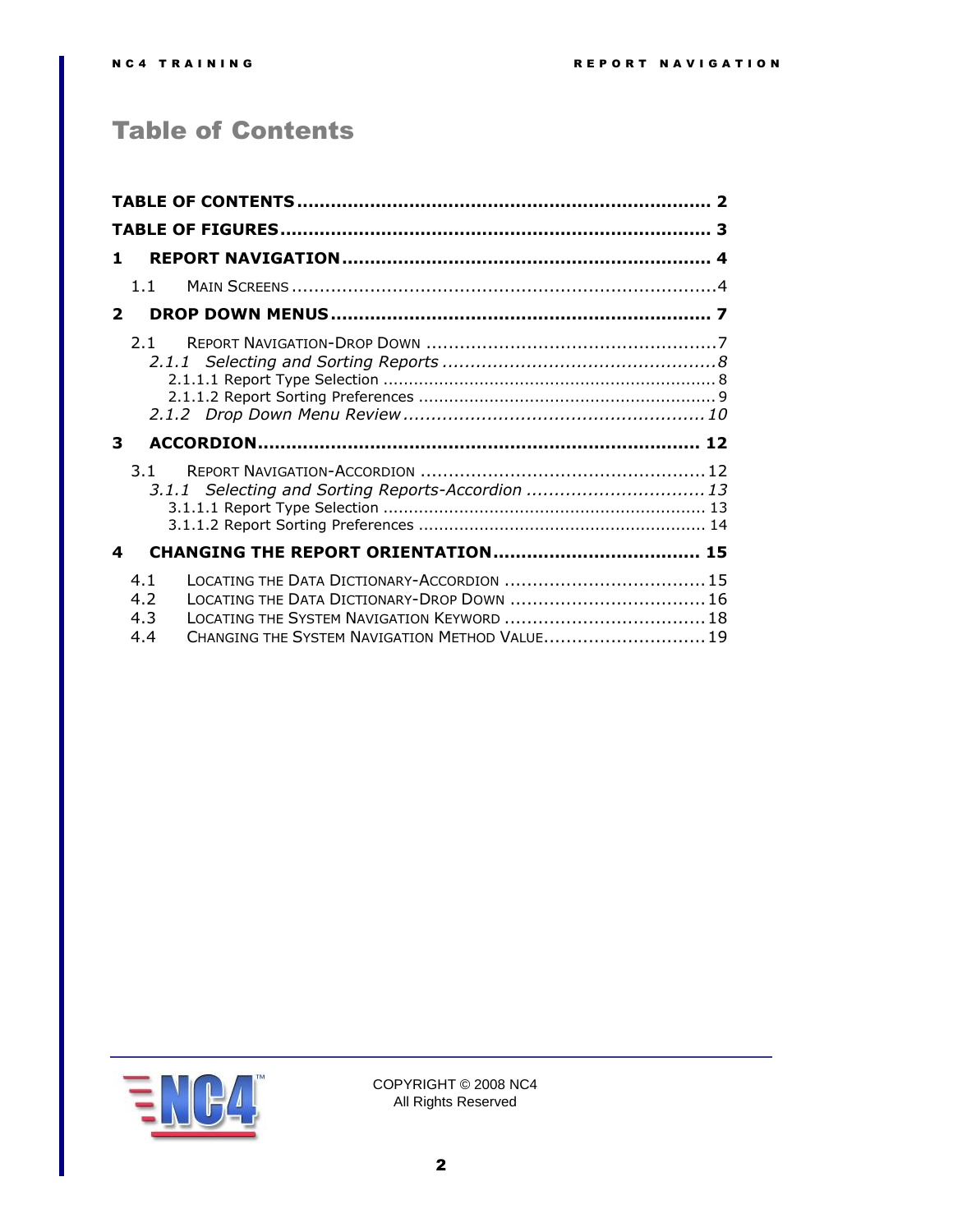# <span id="page-2-0"></span>Table of Figures

| FIGURE 3 MAIN SUMMARY SCREEN - ACCORDION MENU IN HIDDEN MODE 5    |  |
|-------------------------------------------------------------------|--|
|                                                                   |  |
|                                                                   |  |
|                                                                   |  |
|                                                                   |  |
|                                                                   |  |
|                                                                   |  |
|                                                                   |  |
|                                                                   |  |
| FIGURE 12 EMERGENCY EVENT REPORTS BY SITUATION DETAIL 11          |  |
|                                                                   |  |
| FIGURE 14 REPORT STRUCTURES AND REPORT TYPES - ACCORDION 13       |  |
|                                                                   |  |
| FIGURE 16 SELECTING KEYWORD IN DATA DICTIONARY-ACCORDION MENU  15 |  |
| FIGURE 17 SELECTING KEYWORD IN DATA DICTIONARY-DROP DOWN MENU 16  |  |
|                                                                   |  |
| FIGURE 19 VIEWING SYSTEM NAVIGATION METHOD DATA FORM 18           |  |
|                                                                   |  |
|                                                                   |  |
|                                                                   |  |
|                                                                   |  |

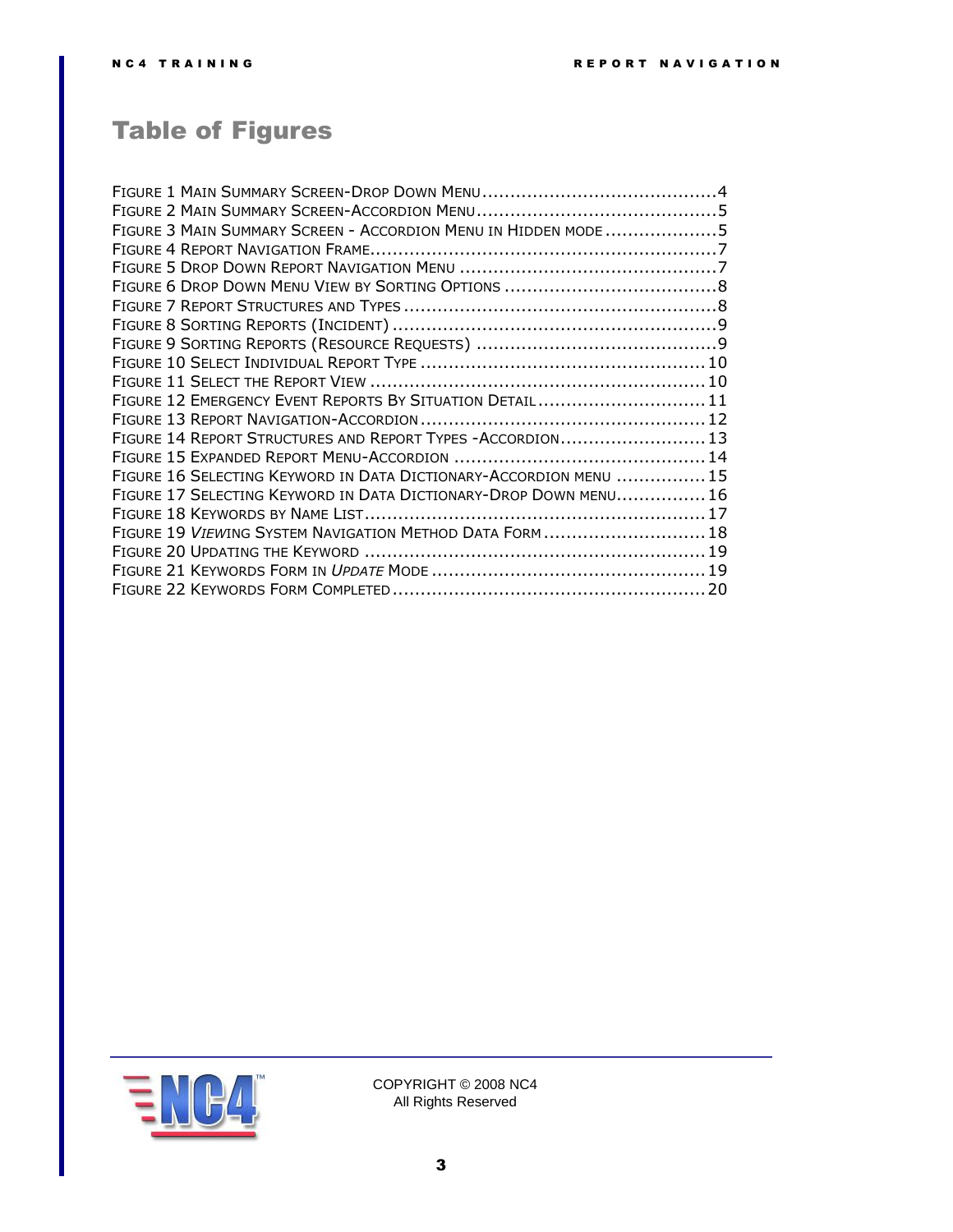# <span id="page-3-0"></span>1 Report Navigation

The application is delivered with two report navigation methods. Your application will display ONLY the method selected for use by your organization.

The two types of Report Navigation methods are:

- Drop Down
- Accordion

### <span id="page-3-1"></span>1.1 Main Screens

Either one of these navigation methods is enabled or disabled using the **System Navigation Method** located in **Data Dictionary-Keywords**.

A successful login brings you to the summary screen, as shown in [Figure 1.](#page-3-2) When you have selected training on the login screen, a training watermark will be provided as background on reports.

The image in Figure 1 reflects the Report **Drop Down** navigation menu.

| All Reports<br>Report:                                                                                                      | Map Real Time Msg Profile Checklist Help ARE EIM Dashboard Logout About ETeam<br>View by: Event/Incident/Activity $\blacktriangledown$<br>$\overline{\phantom{a}}$ |                                                                                  | <b>System for: eteam</b><br>Signed in User: Content Developer, content                                 |
|-----------------------------------------------------------------------------------------------------------------------------|--------------------------------------------------------------------------------------------------------------------------------------------------------------------|----------------------------------------------------------------------------------|--------------------------------------------------------------------------------------------------------|
| Reports By Event/Incident/Activity                                                                                          |                                                                                                                                                                    | Expand All Collapse All                                                          | <b>ENCA</b> E Team                                                                                     |
| <b>Print</b><br>Event/Incident/Activity<br>Emergency Event<br>Planned Event<br>Incident<br>Planned Activity<br>Not Reported | Report Type<br>Name/Subject<br><b>Status</b><br>Date<br>Responsibility                                                                                             | Auto Refresh @ Off<br>On This screen last updated (00:00:02:06)<br>Last Modified | Alerts: 0<br>Unread: 0<br><b>X</b> Remove<br>$\blacktriangle$                                          |
| <b>Navigation</b><br>Frame:<br><b>Reports and</b><br><b>View by</b>                                                         | ⊣<br>,                                                                                                                                                             |                                                                                  | <b>Look For</b><br>$\Box$<br>Variants<br>Fuzzy<br>Search In<br>♭<br><b>All Reports</b><br>$\checkmark$ |

### <span id="page-3-2"></span>**Figure 1 Main Summary Screen-Drop Down Menu**

The image in Figure 2 **displays** the Report **Accordion** navigation menu. [Figure 3](#page-4-1) shows the menu **hidden**.

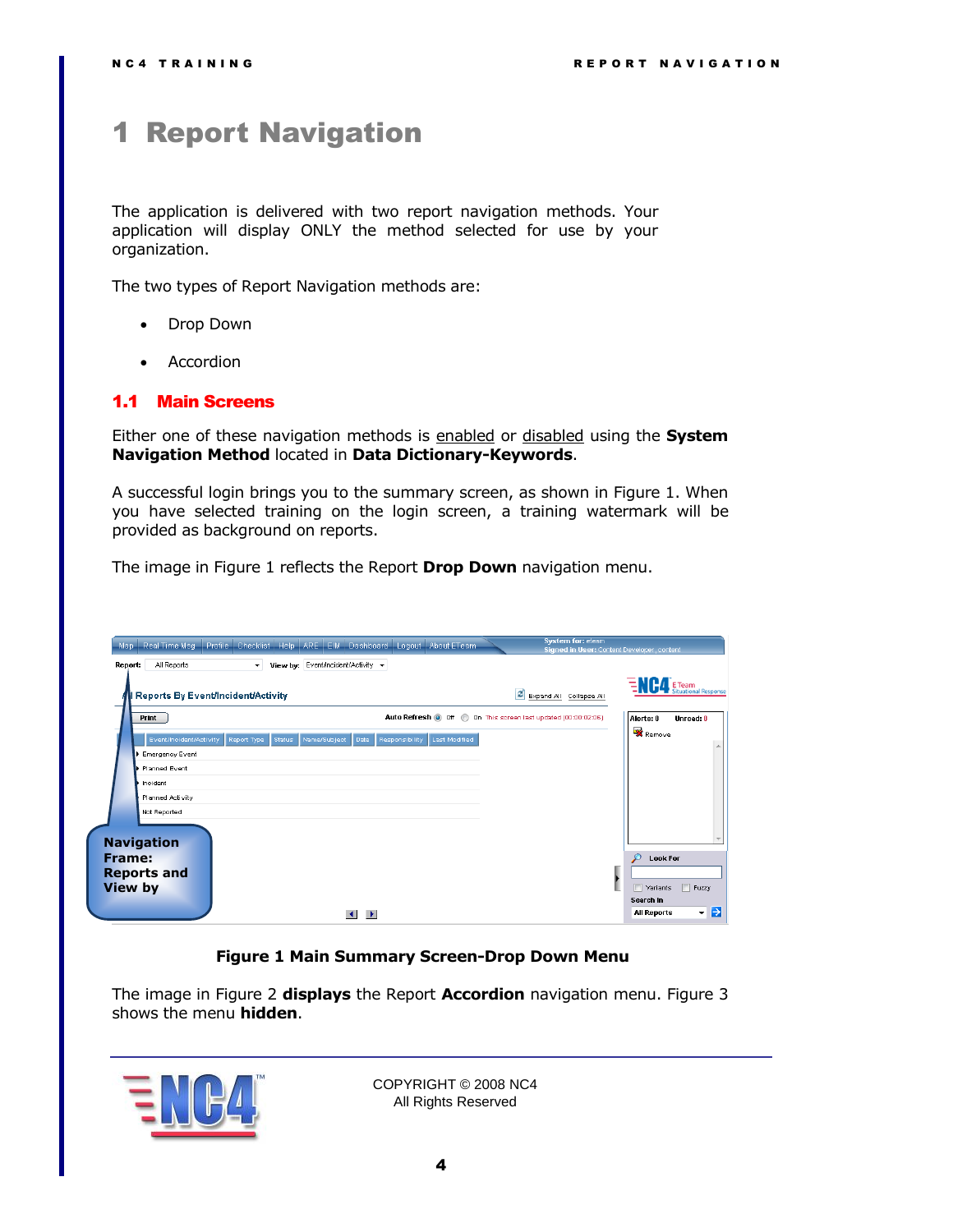The menu is **displayed** or **hidden** by clicking the expansion bar.

| Map-                                        | Real Time Msg Profile Checklist Help ARE EIM Dashboard Logout About ETeam | <b>System for: eteam</b><br>Signed in User: Content Developer, content      |
|---------------------------------------------|---------------------------------------------------------------------------|-----------------------------------------------------------------------------|
| <b>All/My Reports</b>                       | All Reports By Event/Incident/Activity                                    | B<br>Expand All Collapse All                                                |
| <b>Event/Incident/Activity</b>              | Auto<br>$\circledcirc$ Off $\circledcirc$ On<br><b>Print</b><br>Refresh   | E Team<br>Situational Response<br>This screen last updated<br>(00:00:00:09) |
| <b>Disaster Relief</b><br>Infrastructure    | Event/Indident/Activity<br>Report Type<br>Name/Subject<br>Status<br>Date  | Alerts: 0<br>Unread: 0<br>Last Modified<br>Responsibility<br>Remove         |
| <b>Damage Assessment</b>                    | ▶ Emergency Event<br>Planned Event                                        |                                                                             |
| <b>Resources</b><br><b>Situation</b>        | $\blacktriangleright$ Incident                                            |                                                                             |
| <b>Tasks</b>                                | Planned Activity<br>I Not Reported                                        |                                                                             |
| Logs<br><b>Models</b>                       |                                                                           |                                                                             |
| Personnel                                   |                                                                           |                                                                             |
| <b>References</b><br><b>Data Dictionary</b> |                                                                           |                                                                             |
| <b>Administration</b>                       |                                                                           | $\mathcal{D}$<br><b>Look For</b>                                            |
| <b>Custom Form</b>                          |                                                                           | Variants<br>Fuzzy                                                           |
| <b>Navigation Frame:</b>                    | $\left  \right $<br>$\blacktriangleright$                                 | Search in                                                                   |
| <b>Displayed</b>                            |                                                                           |                                                                             |

### **Figure 2 Main Summary Screen-Accordion Menu**

<span id="page-4-0"></span>

| Real Time Msq<br>All Reports By Event/Incident/Activity                                                                                                                                                 | е<br>Expand All<br>Collapse All                                                        | <b>System for:</b><br>eteam                    |
|---------------------------------------------------------------------------------------------------------------------------------------------------------------------------------------------------------|----------------------------------------------------------------------------------------|------------------------------------------------|
| <b>Print</b>                                                                                                                                                                                            | Auto<br>This screen last updated<br>$\odot$ Off $\odot$ On<br>(00:00:00:28)<br>Refresh | $\equiv$ <b>NC4</b> E Team                     |
| Event/Indident/Activity<br>Report Type<br>Status<br>▶ Emergency Event<br>Planned Event<br>$\blacktriangleright$ Incident<br>Planned Activity<br>Mot Reported<br><b>Navigation</b><br><b>Frame: Hide</b> | Last Modified<br>Name/Subject<br>Responsibility<br>Date                                | Alerts: 0<br>Unread: 0<br>Remove               |
|                                                                                                                                                                                                         |                                                                                        | ₽<br><b>Look For</b><br>Variants<br>m<br>Fuzzy |
|                                                                                                                                                                                                         | $\blacktriangleright$                                                                  | Search In<br>⋻<br><b>All Reports</b><br>۰      |

### <span id="page-4-1"></span>**Figure 3 Main Summary Screen - Accordion Menu in Hidden mode**

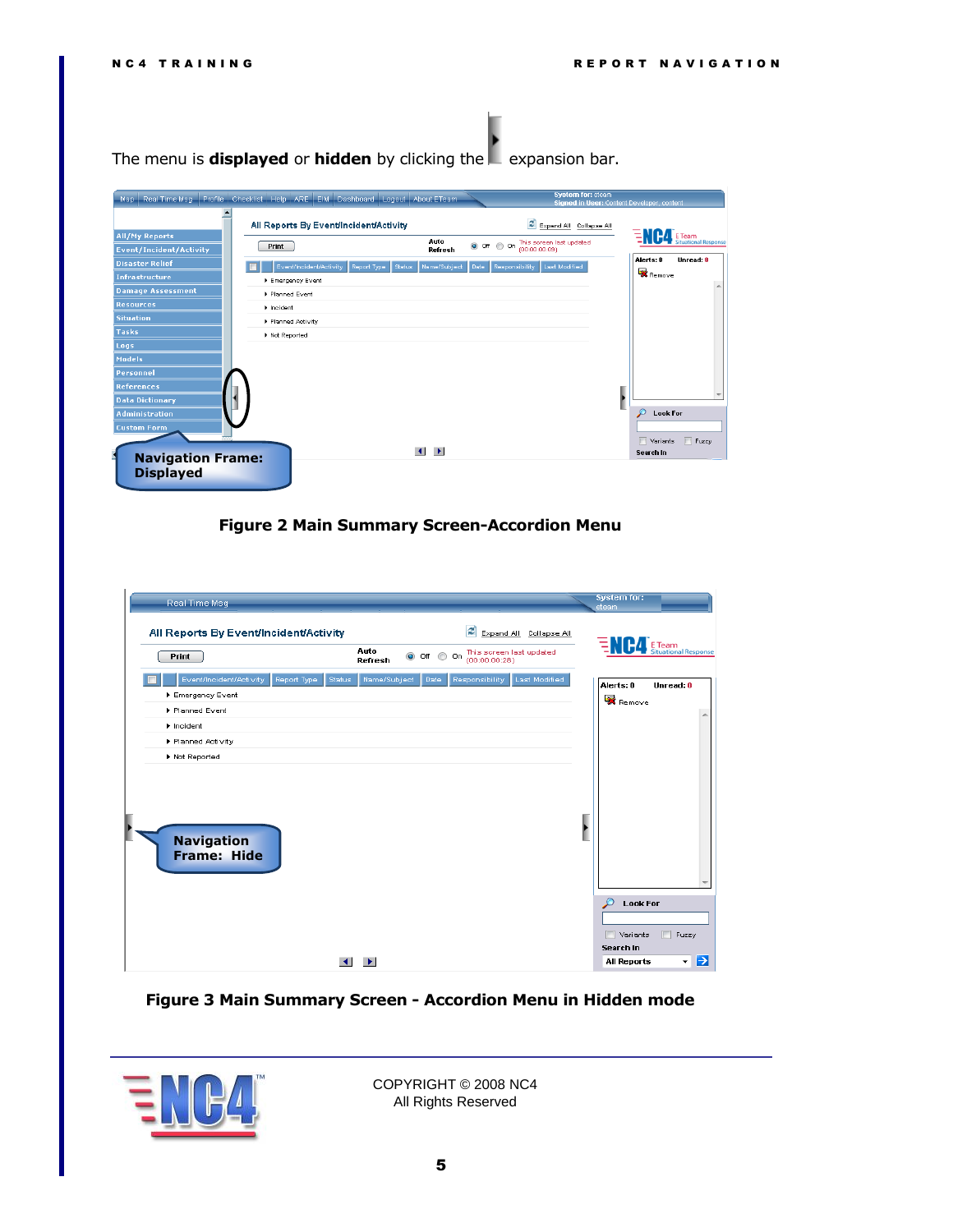The primary difference between the drop down navigation and the accordion navigation is that report access is either at the top of the center view frame, or the left of the center view frame. Within the accordion menu, the user can view **only** the report types within **one** report structure. With the drop down menu, the user can view **all** the report structures and types at a glance. The data content does not change, only the presentation layer which is determined by your access selection.

We will explore each of these menus in detail in this module.

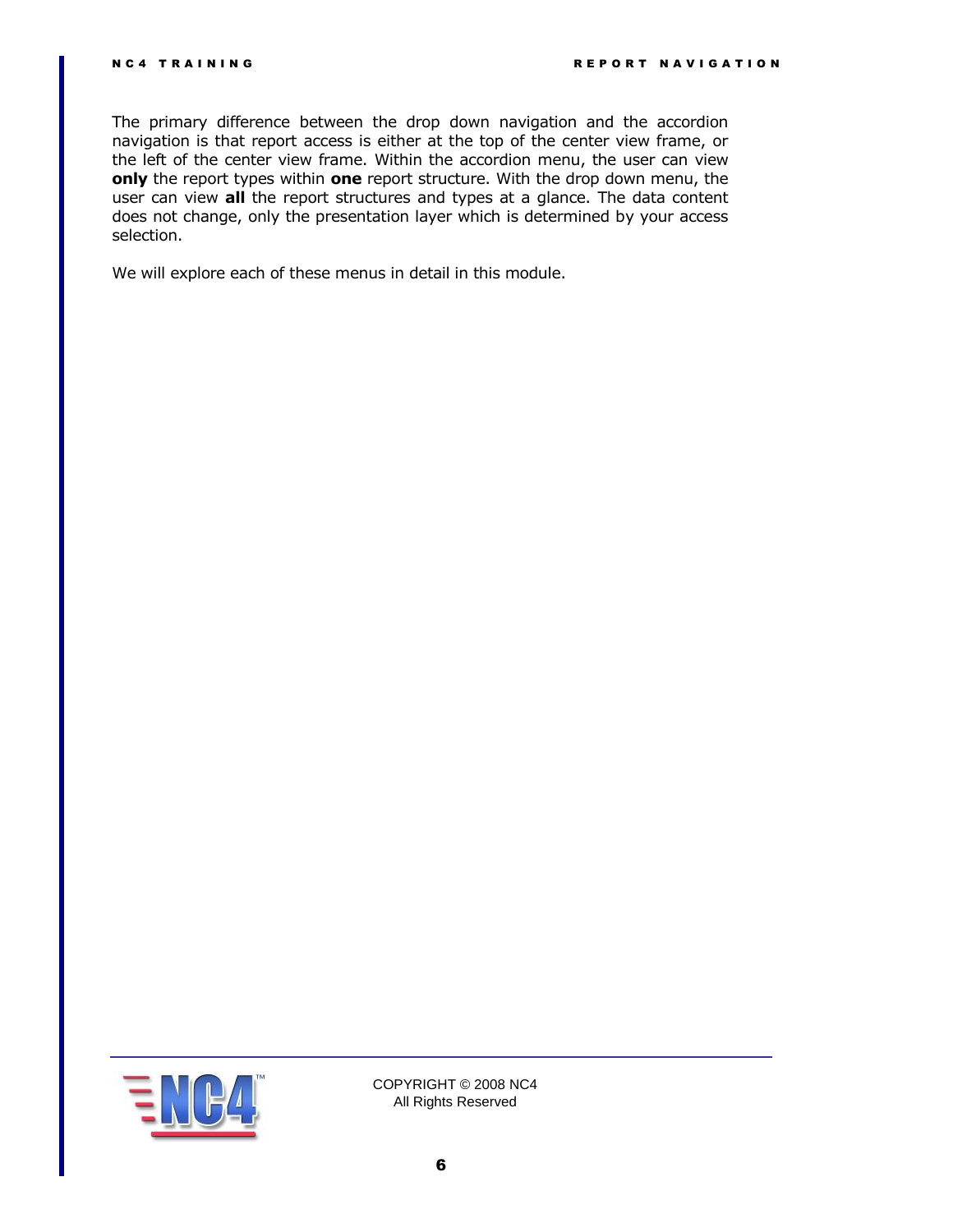# <span id="page-6-0"></span>2 Drop Down Menus

If your system has been configured to use **Drop Down** menus you will see **Report** and **View by** in the top navigation frame.

**Report Navigation Frame** – The frame, shown in [Figure 4,](#page-6-2) consists of a drop down menu that provides access to all reports available in the system. When a report type, or report type and sort are selected, the report list is presented in the Center View Frame.

| ' Report:<br><b>View by:</b> Event/Incident/Activity $\blacktriangledown$<br>All Reports |
|------------------------------------------------------------------------------------------|
|------------------------------------------------------------------------------------------|

**Figure 4 Report Navigation Frame**

### <span id="page-6-2"></span><span id="page-6-1"></span>2.1 Report Navigation-Drop Down

Each report type in the system is available by making a selection from the drop down report navigation menu as shown in [Figure 5.](#page-6-3) The report type top-level listings are viewed on a blue background. All the reports under that listing are available for selection. Listings may differ depending on your system configuration.



**Figure 5 Drop Down Report Navigation Menu**

<span id="page-6-3"></span>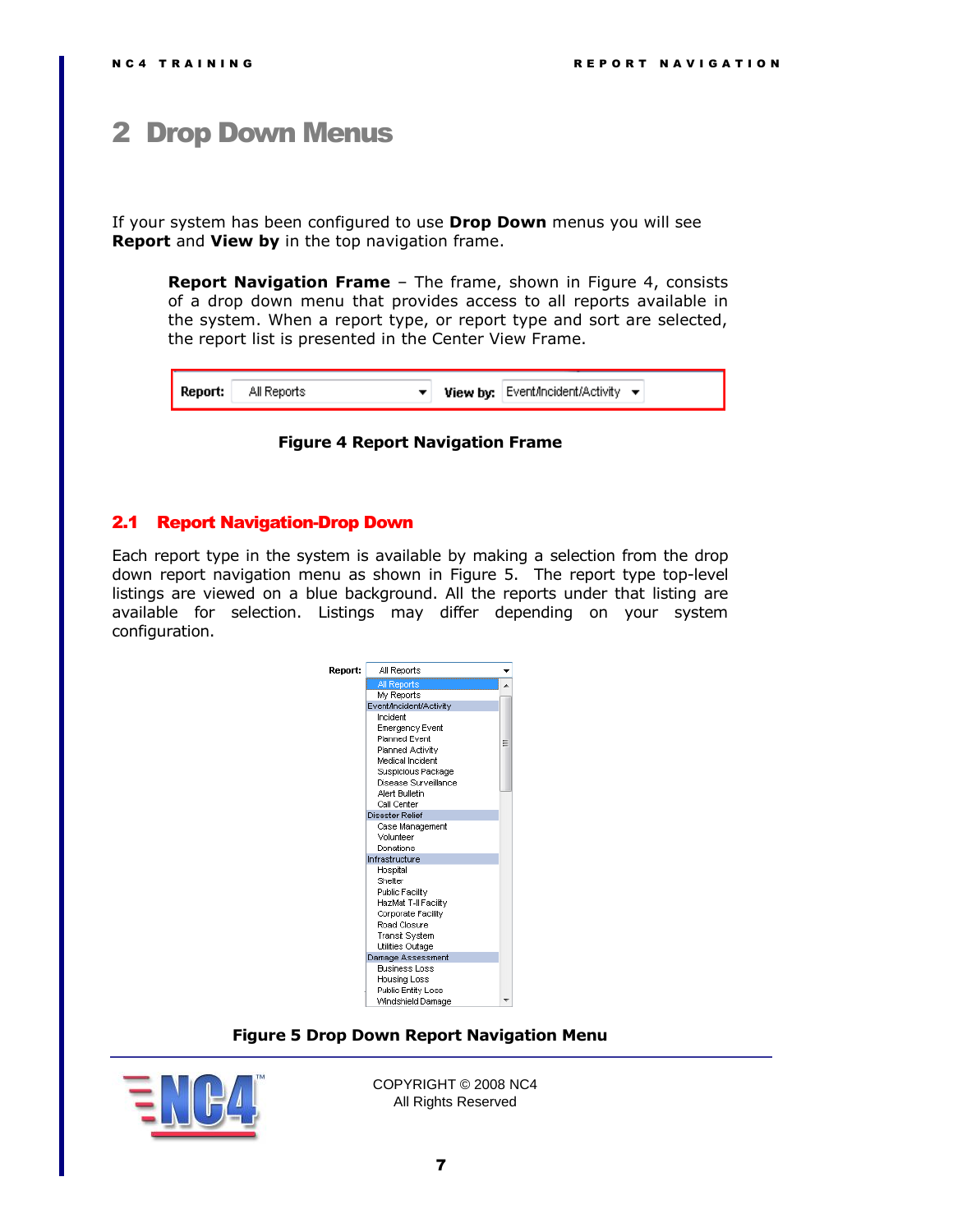By clicking the **View By** drop down menu next to a selected report type; the report sorting options are displayed, as shown in [Figure 6.](#page-7-2) The choices in the drop down menu are determined by the report type selected. In this example, **Business Loss** can be viewed by **Event/Incident/Activity**, **Data Sharing Status, or History**.

| Report: | Business Loss | View by: | 'Event/Incident/Activity <del>▼</del> )                      |  |
|---------|---------------|----------|--------------------------------------------------------------|--|
|         |               |          | Event/Incident/Activity<br> Data Sharing Status <br> History |  |

### **Figure 6 Drop Down Menu View by Sorting Options**

#### <span id="page-7-2"></span><span id="page-7-0"></span>2.1.1 Selecting and Sorting Reports

Both the report navigation frame and center view frame are used to navigate to locate, view, edit, and create reports.

### <span id="page-7-1"></span>**2 . 1 . 1 . 1 R E P O R T T Y P E S E L E C T I O N**

Report types are selected from the drop down navigation menu. Each report type in the system is listed in this report menu. **Report Structures** are viewed on a blue background. The individual report types are listed below (indented) the report structures, as shown in [Figure 7.](#page-7-3)

| Map-    |                                                       |              |        | Real Time Msg Profile Checklist Help ARE EIM Dashboard Logout About ETeam | <b>System for: eteam</b><br>Signed in User: Content Developer, content |                              |
|---------|-------------------------------------------------------|--------------|--------|---------------------------------------------------------------------------|------------------------------------------------------------------------|------------------------------|
| Report: | All Reports                                           | ٠            |        | View by: Event/Incident/Activity $\blacktriangledown$                     |                                                                        |                              |
|         | All Reports                                           |              |        |                                                                           |                                                                        |                              |
|         | My Reports                                            |              |        |                                                                           |                                                                        | <b>ENC4</b> ETeam            |
|         | All Re <sup>Event/Incident/Activity</sup><br>Incident | $\mathbb{Z}$ |        | <b>Report Structure:</b>                                                  | pand All Collapse All                                                  |                              |
|         | Emergency Event                                       |              |        |                                                                           |                                                                        |                              |
|         | <b>Planned Event</b>                                  |              |        | ~~Event/Incident/Activity                                                 | updated (00:00:00:53)                                                  | Alerts: 0<br>Unread: 0       |
|         | Planned Activity                                      |              |        |                                                                           |                                                                        | Remove                       |
|         | Medical Incident                                      |              | Status | Name/Subject<br>Last Modified<br>Date<br>Responsibility                   |                                                                        |                              |
|         | Suspicious Package<br>▶ E<br>Disease Surveillance     |              |        |                                                                           |                                                                        |                              |
|         | Alert Bulletin                                        |              |        |                                                                           |                                                                        |                              |
| F       | Call Center                                           |              |        |                                                                           |                                                                        |                              |
|         | Disaster Relief                                       |              |        |                                                                           |                                                                        |                              |
|         | Case Management                                       |              |        |                                                                           |                                                                        |                              |
|         | ▶ F<br>Volunteer                                      |              |        | <b>Report Types:</b>                                                      |                                                                        |                              |
|         | Donations<br>ьн                                       |              |        | $\sim$ Incident                                                           |                                                                        |                              |
|         | Infrastructure                                        |              |        |                                                                           |                                                                        |                              |
|         | Hospital<br>Shelter                                   |              |        | ~~Emergency Event                                                         |                                                                        |                              |
|         | Public Facility                                       |              |        | ~~ Planned Activity                                                       |                                                                        |                              |
|         | HazMat T-II Facility                                  |              |        |                                                                           |                                                                        |                              |
|         | Corporate Facility                                    |              |        |                                                                           |                                                                        |                              |
|         | Road Closure                                          |              |        |                                                                           |                                                                        |                              |
|         | <b>Transit System</b>                                 |              |        |                                                                           |                                                                        |                              |
|         | Utilities Outage                                      |              |        |                                                                           |                                                                        | <b>Look For</b>              |
|         | Damage Assessment<br><b>Business Loss</b>             |              |        |                                                                           |                                                                        |                              |
|         | Housing Loss                                          |              |        |                                                                           |                                                                        |                              |
|         | Public Entity Loss                                    |              |        |                                                                           |                                                                        | Variants<br>Fuzzy            |
|         | Windshield Damage                                     |              |        |                                                                           |                                                                        | Search In                    |
|         |                                                       |              |        | $\blacktriangleright$                                                     |                                                                        | ♭<br><b>All Reports</b><br>۰ |

**Figure 7 Report Structures and Types**

<span id="page-7-3"></span>Report lists within the report structure may differ depending on your system configuration.

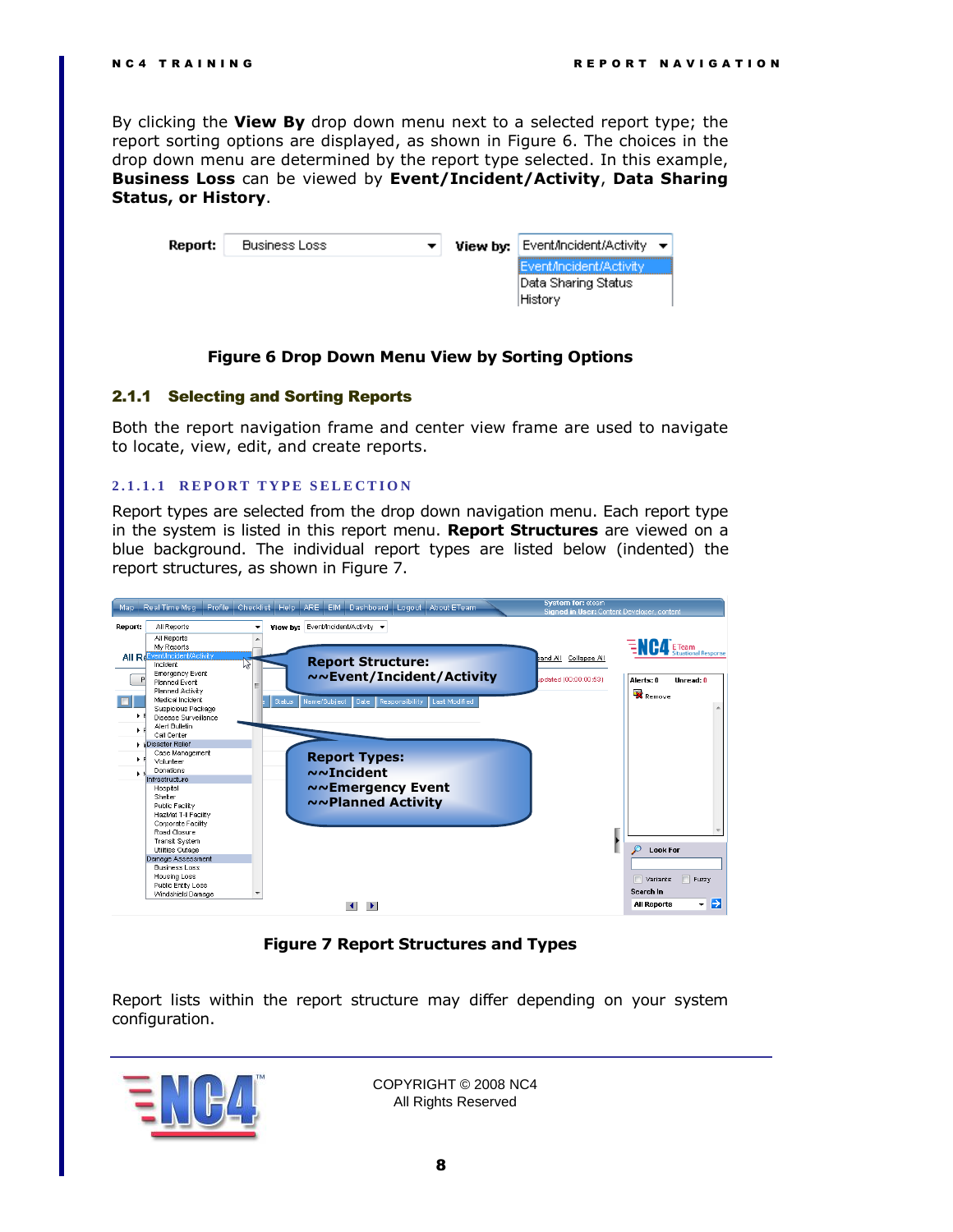### <span id="page-8-0"></span>**2 . 1 . 1 . 2 R E P O R T S O R T I N G P R E F E R E N C E S**

To view the Reports in a different sorting option, click the **View by** drop down menu. This action will display the menu listing allowing you to make a sort selection. The menu choices are governed by the report type selected. Notice that **Incident** reports may be sorted by Status, Agency, Name, Location, Time, Event, Type, Situation Detail, Last Updated, Latest Situation Detail, All, Data Sharing Status, and History, as shown in [Figure 8.](#page-8-1)

| Map                          | Real Time Msq                        | Profile | <b>Checklist</b>                                | <b>Help</b> | ARE,                                 | EIM. | <b>Dashboard</b>                  |     |
|------------------------------|--------------------------------------|---------|-------------------------------------------------|-------------|--------------------------------------|------|-----------------------------------|-----|
| Report:                      | Incident                             |         | ▼                                               | View by:    | Status                               |      |                                   |     |
| <b>Report</b><br><b>Type</b> | t by Status                          |         |                                                 |             | Status<br>Agency<br>Name<br>Location |      |                                   |     |
|                              | <b>Delete</b><br><del>क</del> ्ता स् |         | <b>Print</b>                                    |             | Time<br>Event<br>Type                |      | <b>Sort for</b><br><b>Viewing</b> |     |
|                              | Status $\Rightarrow$<br>Prognosis    | ≙       | <b>Incident Name</b>                            |             | Situation Detail.<br>Last Updated    |      |                                   |     |
|                              | ▼ ● Major Assistance Required        |         |                                                 |             | Latest Situation Detail.<br>Αll      |      |                                   |     |
|                              | R Worsening                          |         | ******Church Street Station Data Sharing Status |             | History                              |      |                                   | lmi |
|                              | R<br>Worsening                       |         | 3311 Beauchamp St Safety                        |             |                                      |      |                                   |     |

### **Figure 8 Sorting Reports (Incident)**

<span id="page-8-1"></span>Because report types are sorted by report relevance, notice that Resource Requests may be sorted by other criteria. They are: Priority, Status, Requestor, Responsible Agency, Event/Incident/Activity, Type, Age, Number, Cost by Event, Location, All, Data Sharing Status, and History, as shown in [Figure 9.](#page-8-2)

| Map                                                                                   | Real Time Msq           | Profile                                | Checklist          | Help     | ARE.<br><b>EIM</b>                    | Dashboard |  |  |
|---------------------------------------------------------------------------------------|-------------------------|----------------------------------------|--------------------|----------|---------------------------------------|-----------|--|--|
| Report:                                                                               | Resource Request        |                                        |                    | View by: | Priority                              |           |  |  |
| Priority<br>Status<br>Requestor<br><b>Resources by Priority</b><br>Responsible Agency |                         |                                        |                    |          |                                       |           |  |  |
|                                                                                       | Create<br><b>Delete</b> | Event/Incident/Activity<br>Type<br>Age |                    |          |                                       |           |  |  |
|                                                                                       | Priority<br>Status<br>٠ |                                        | Responsible Agency | Category | Number<br>Cost by Event               |           |  |  |
|                                                                                       | Not Reported            |                                        |                    |          | Location                              |           |  |  |
|                                                                                       | ▲ 粵 <sub>Flash</sub>    |                                        |                    |          | Аll<br>Data Sharing Status<br>History |           |  |  |
|                                                                                       | High                    |                                        |                    |          |                                       |           |  |  |

### **Figure 9 Sorting Reports (Resource Requests)**

<span id="page-8-2"></span>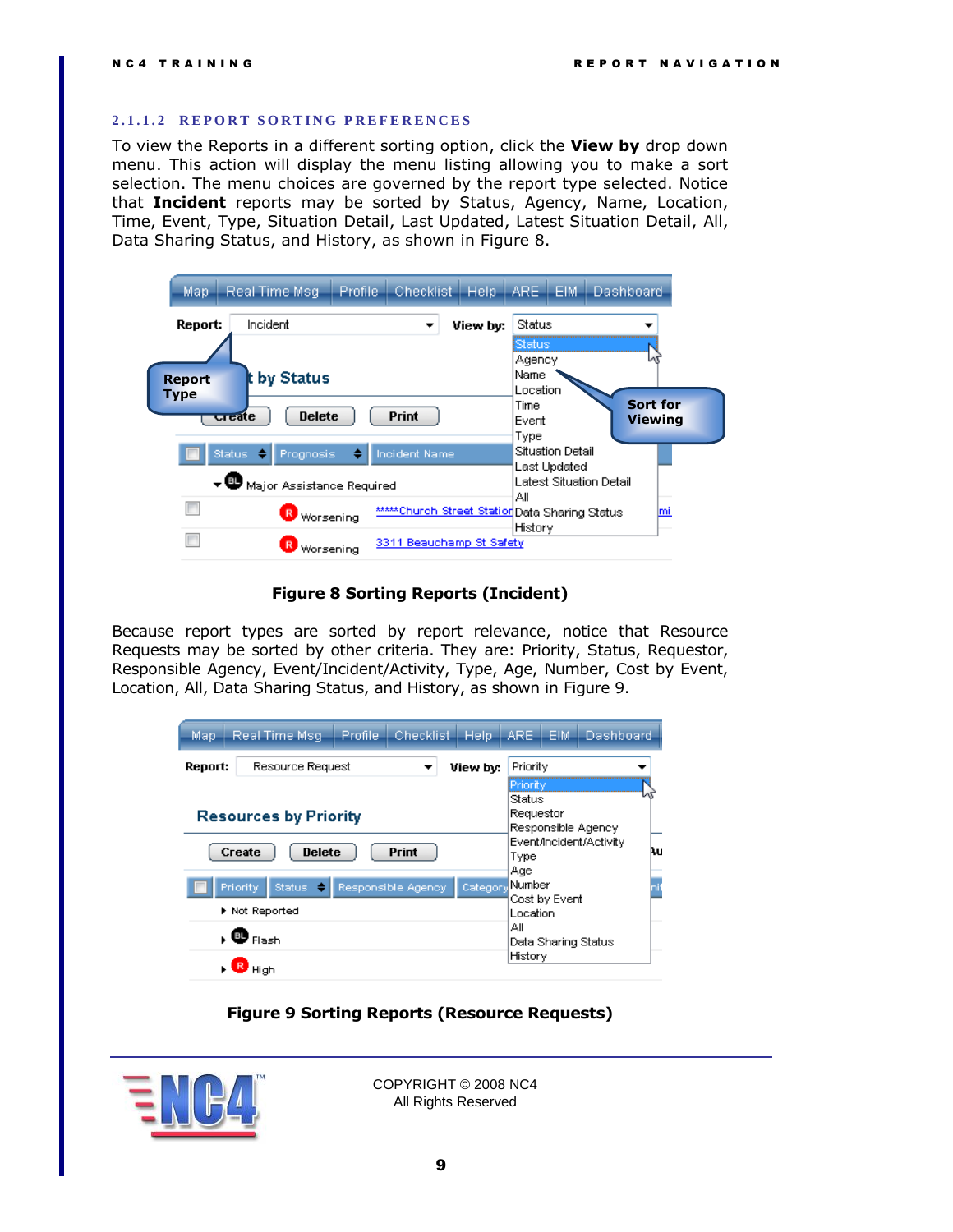#### <span id="page-9-0"></span>2.1.2 Drop Down Menu Review

To view a list of available reports, click the **Reports** drop down menu, as shown in [Figure 10.](#page-9-1) The individual reports are listed under each corresponding top level report structue. Select the appropriate report.





The drop down report navigation menu helps you locate existing reports to view and update as necessary.

Once the Report has been selected, the available viewing options will appear in the report navigation view frame.

<span id="page-9-1"></span>Notice that the **Emergency Event** report displays with the default **View by Name** in the center view frame, as shown in [Figure 11.](#page-9-2)

| Report: | Emergency Event                                              | View by: | Name                                                                              |                                    |
|---------|--------------------------------------------------------------|----------|-----------------------------------------------------------------------------------|------------------------------------|
|         | <b>Emergency Event by Name</b>                               |          | Name<br>Status<br>Date/Time<br><b>Situation Detail</b><br>Latest Situation Detail |                                    |
|         | <b>Delete</b><br><b>Print</b><br>Create<br><b>Event Name</b> |          | Αll<br>Data Sharing Status<br>∎Historγ                                            | Au                                 |
|         | 2009 Flood                                                   |          | R<br>Assista                                                                      |                                    |
|         | <b>Explosion at Airport</b>                                  |          | GR<br>Unknot<br><b>View</b>                                                       | <b>Select the</b><br><b>Report</b> |
|         | H1N1 Outbreak                                                |          | Hodel                                                                             |                                    |

#### **Figure 11 Select the Report View**

<span id="page-9-2"></span>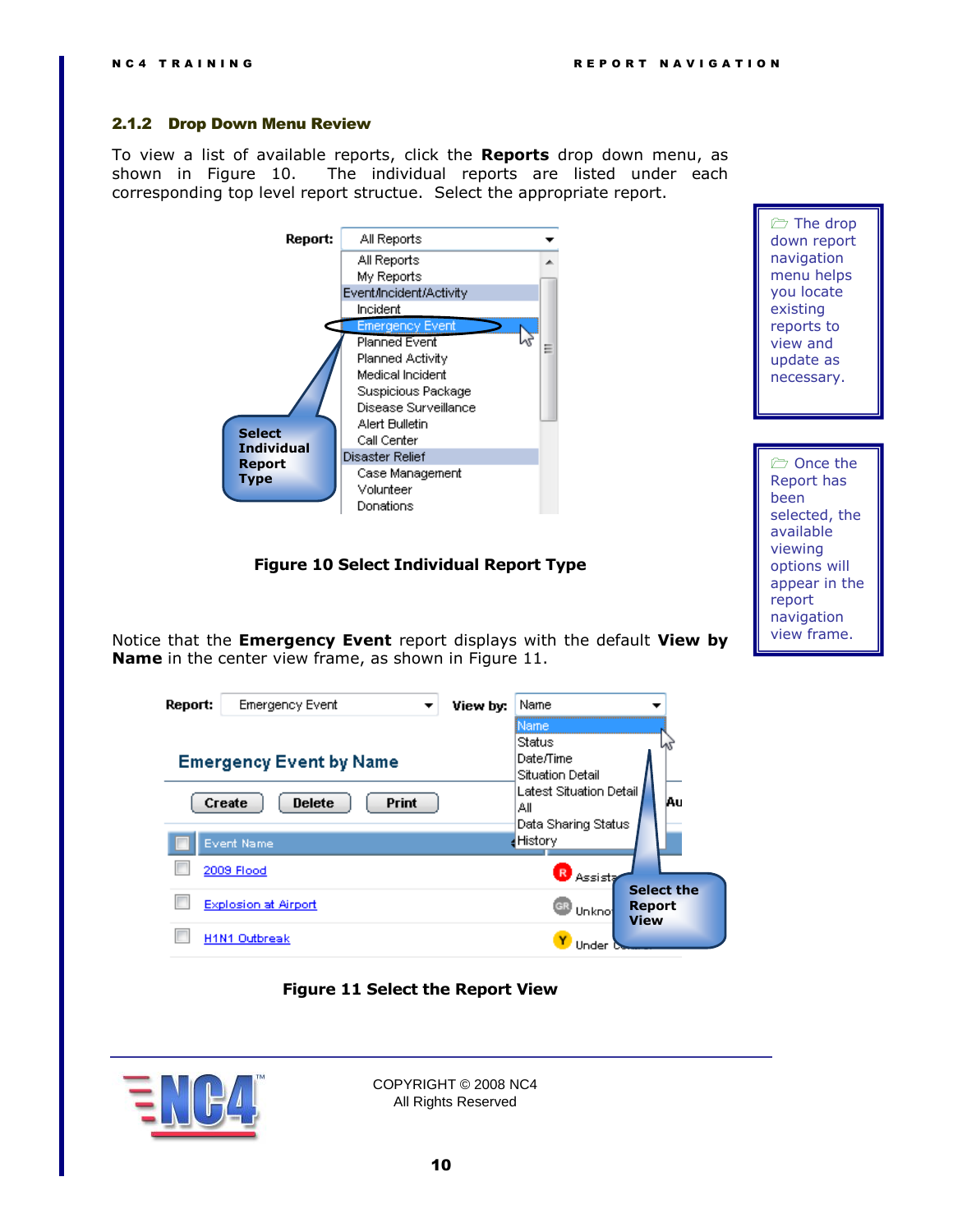To change the report sort, make a different selection from the expanded **View by** menu. In this example, **Situation Detail** has been selected as the view for **Emergency Event** reports as shown in [Figure 12.](#page-10-0)

| Map                                                                  | Real Time Msg                           | Profile                              | <b>Checklist</b> |  | Help | ARE.    | <b>EIM</b>              | Dashboard                                      |    |
|----------------------------------------------------------------------|-----------------------------------------|--------------------------------------|------------------|--|------|---------|-------------------------|------------------------------------------------|----|
| Report:<br><b>Emergency Event</b><br>View by:<br>▼<br>Name<br>Status |                                         |                                      |                  |  |      |         | <b>Situation Detail</b> |                                                |    |
|                                                                      | <b>Emergency Event Situation Detail</b> | Date/Time<br><b>Situation Detail</b> |                  |  |      |         |                         |                                                |    |
| <b>Delete</b><br>Create<br><b>Print</b>                              |                                         |                                      |                  |  |      | Αll     |                         | Latest Situation Detawi<br>Data Sharing Status | Aι |
|                                                                      | Name.                                   |                                      |                  |  |      | History |                         |                                                |    |
|                                                                      | 2009 Flood                              |                                      |                  |  |      |         |                         | Assistance Requir                              |    |

<span id="page-10-0"></span>**Figure 12 Emergency Event Reports By Situation Detail**

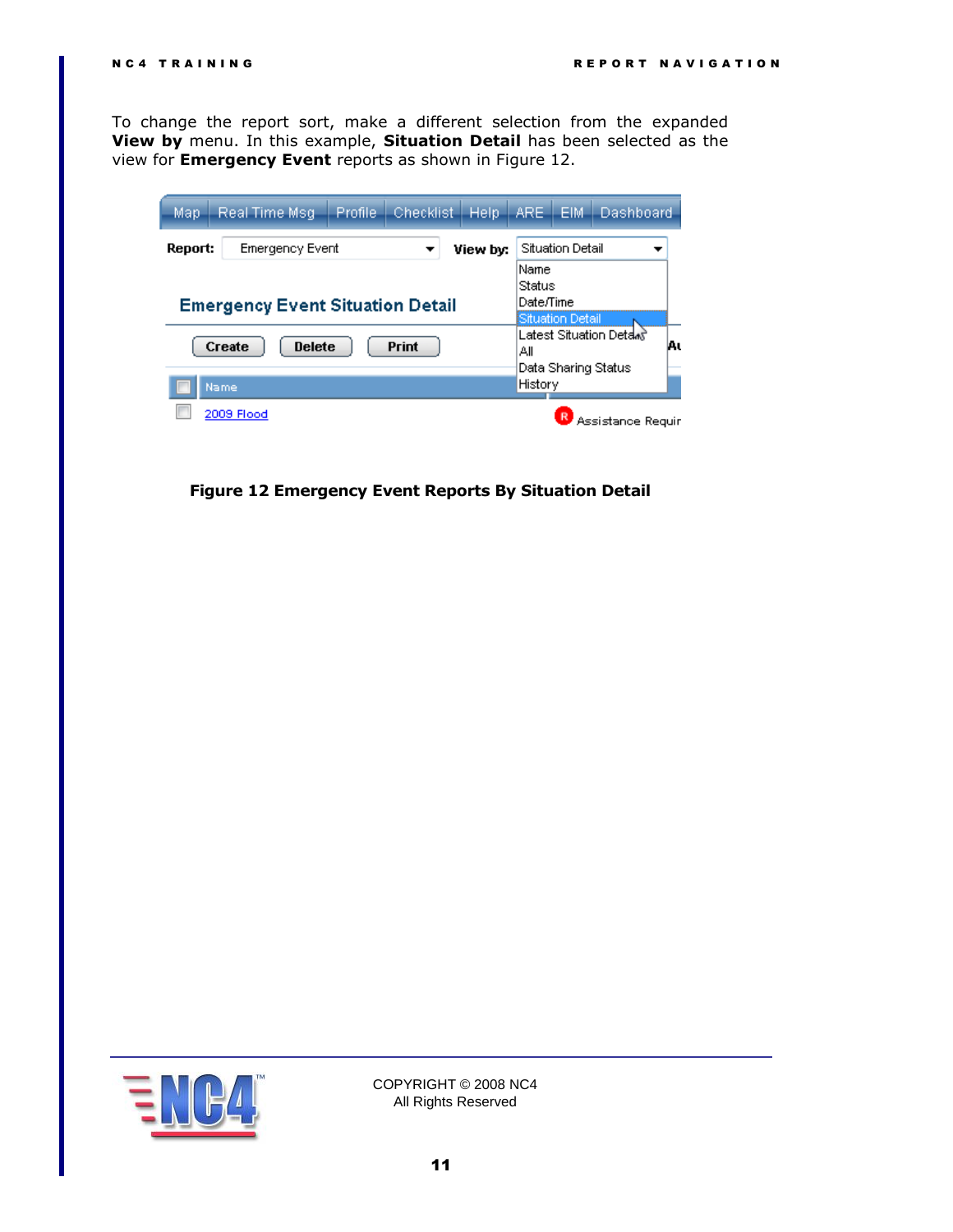# <span id="page-11-0"></span>3 Accordion

If your system has been configured to use the **Accordion** menu, you will see a listing of available report modules in the left frame of your application.

### <span id="page-11-1"></span>3.1 Report Navigation-Accordion

**Report Navigation Frame** – The frame, shown in [Figure 13,](#page-11-2) consists of a collapsible menu that provides access to all reports available in the system. When a report type, or report type and sort are selected, the report list is presented in the Center View Frame.

| <b>All/My Reports</b>          |
|--------------------------------|
| <b>Event/Incident/Activity</b> |
| Disaster Relief                |
| <b>Infrastructure</b>          |
| <b>Damage Assessment</b>       |
| <b>Resources</b>               |
| <b>Situation</b>               |
| Tasks                          |
| Logs                           |
| Models                         |
| <u>Personnel</u>               |
| <b>References</b>              |
| <b>Data Dictionary</b>         |
| Administration                 |
| <b>Custom Form</b>             |

<span id="page-11-2"></span>**Figure 13 Report Navigation-Accordion**

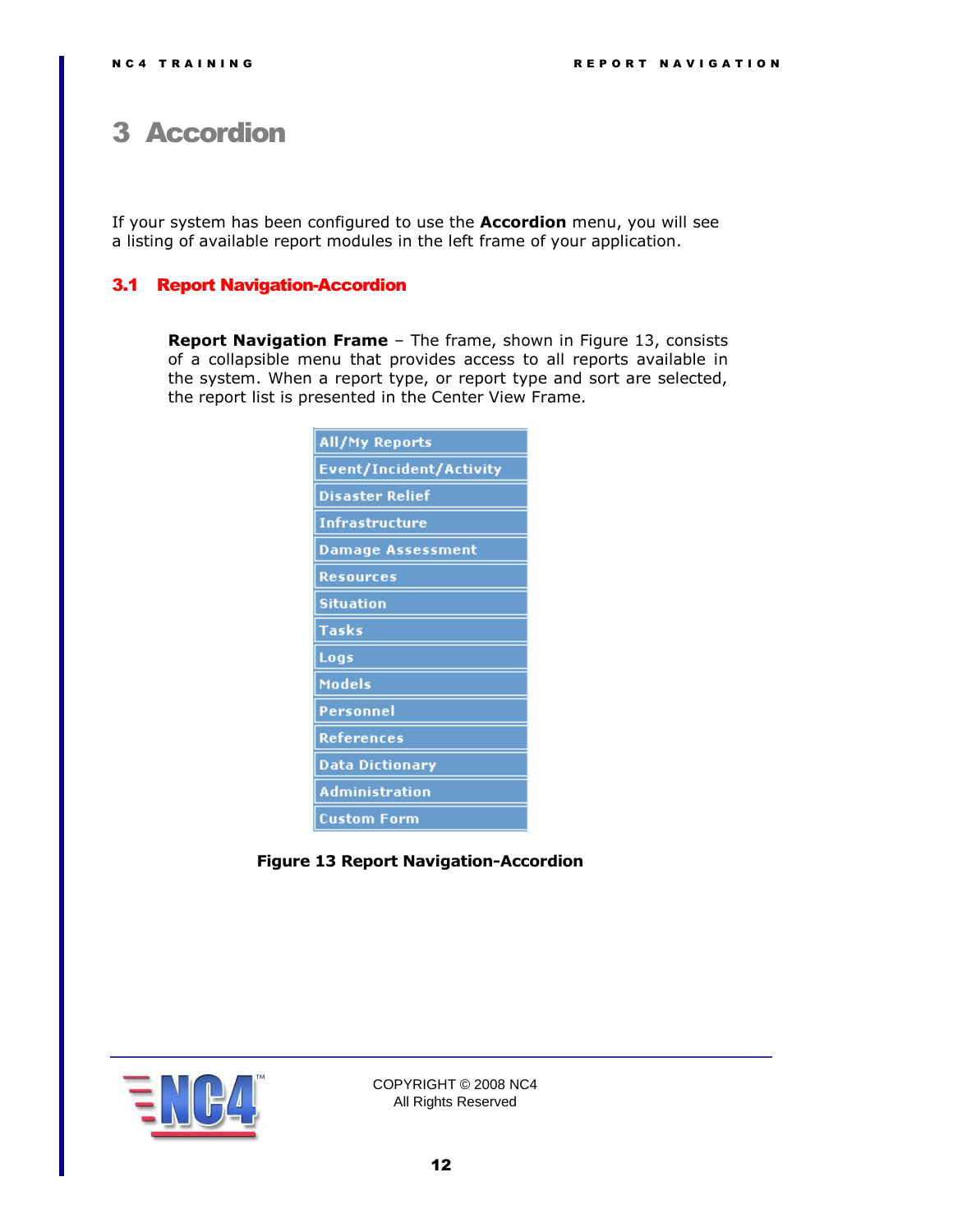### <span id="page-12-0"></span>3.1.1 Selecting and Sorting Reports-Accordion

Both the report navigation frame and the center view frame are used to navigate to, view, edit, print and create reports.

### <span id="page-12-1"></span>**3 . 1 . 1 . 1 R E P O R T T Y P E S E L E C T I O N**

Report types are selected from the **accordion** report navigation menu. Each report type in the system is listed in this report menu. Top-level listings (report structures) are viewed on a blue background. The individual report types are listed below the top-level listings, as shown in [Figure 14.](#page-12-2)



### **Figure 14 Report Structures and Report Types -Accordion**

<span id="page-12-2"></span>Report lists may differ depending on your system configuration.

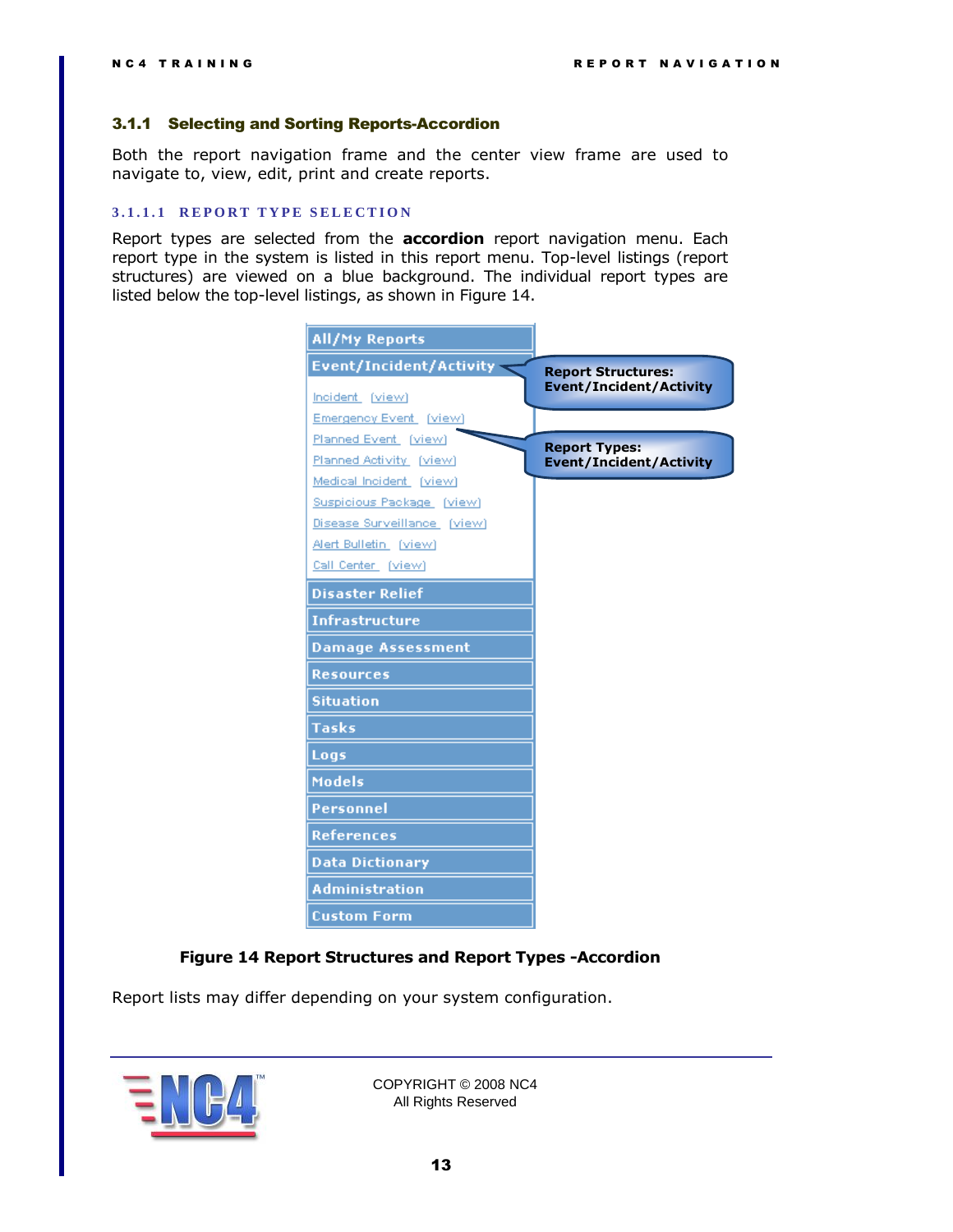### <span id="page-13-0"></span>**3 . 1 . 1 . 2 R E P O R T S O R T I N G P R E F E R E N C E S**

By clicking the **(view)** link next to a report type, as shown in [Figure 14;](#page-12-2) the report menu expands even further to show a list of the reports sort types, as shown in [Figure 15,](#page-13-1) and a **(hide)** link is displayed. The choices in the expanded menu are determined by the report type selected. In this example Incident Reports can be viewed by Status, Agency, Name, Location, Time, Event, Type, Situation Detail, Last Updated, Latest Situation Detail, All, Data Sharing Status, or History.



### **Figure 15 Expanded Report Menu-Accordion**

<span id="page-13-1"></span>Clicking the **(hide)** link collapses the expanded option returning the report navigation menu to the report type level, as shown in [Figure 14.](#page-12-2) You will observe that with the accordion view, only one report structure is visible.

The report content displayed in the center view frame and on the report does not change using either of these two navigation alternatives. The only change is how you access the reports.

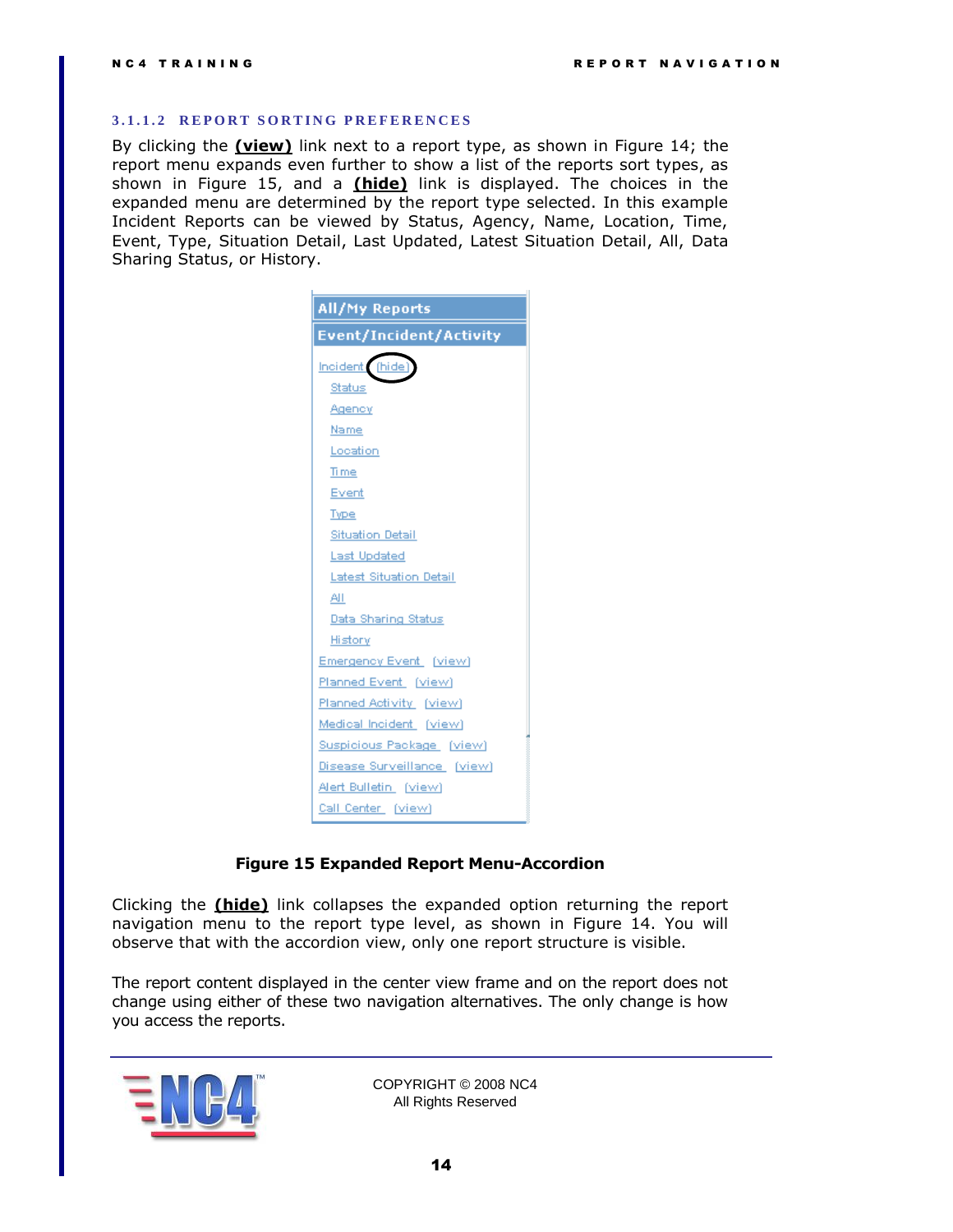# <span id="page-14-0"></span>4 Changing the Report Orientation

To change the report orientation, you will need to access the **Data Dictionary** report structure and scroll to the keyword. These steps are explained in the next section.

### <span id="page-14-1"></span>4.1 Locating the Data Dictionary-Accordion

To change the report orientation from **Accordion** to **Drop Down**, perform the following steps:

1 Go to the Report Navigation menu, under **Data Dictionary** select **Keyword**, as shown in [Figure 16.](#page-14-2)

| All/My Reports<br>Event/Incident/Activity<br>Disaster Relief<br>Infrastructure<br>Damage Assessment<br>Resources<br><b>Situation</b><br><b>Tasks</b><br>Logs<br>Models<br>Personnel |
|-------------------------------------------------------------------------------------------------------------------------------------------------------------------------------------|
|                                                                                                                                                                                     |
|                                                                                                                                                                                     |
|                                                                                                                                                                                     |
|                                                                                                                                                                                     |
|                                                                                                                                                                                     |
|                                                                                                                                                                                     |
|                                                                                                                                                                                     |
|                                                                                                                                                                                     |
|                                                                                                                                                                                     |
|                                                                                                                                                                                     |
|                                                                                                                                                                                     |
| References                                                                                                                                                                          |
| <b>Data Dictionary</b>                                                                                                                                                              |
| Keyword (view)                                                                                                                                                                      |
| Color Code (view)                                                                                                                                                                   |
| Position Template (view)                                                                                                                                                            |
| Rapid Infrastructure Evaluation                                                                                                                                                     |
| Default E Team Menu (view)                                                                                                                                                          |
| <b>Administration</b>                                                                                                                                                               |
| <b>Custom Form</b>                                                                                                                                                                  |

<span id="page-14-2"></span>**Figure 16 Selecting Keyword in Data Dictionary-Accordion menu**

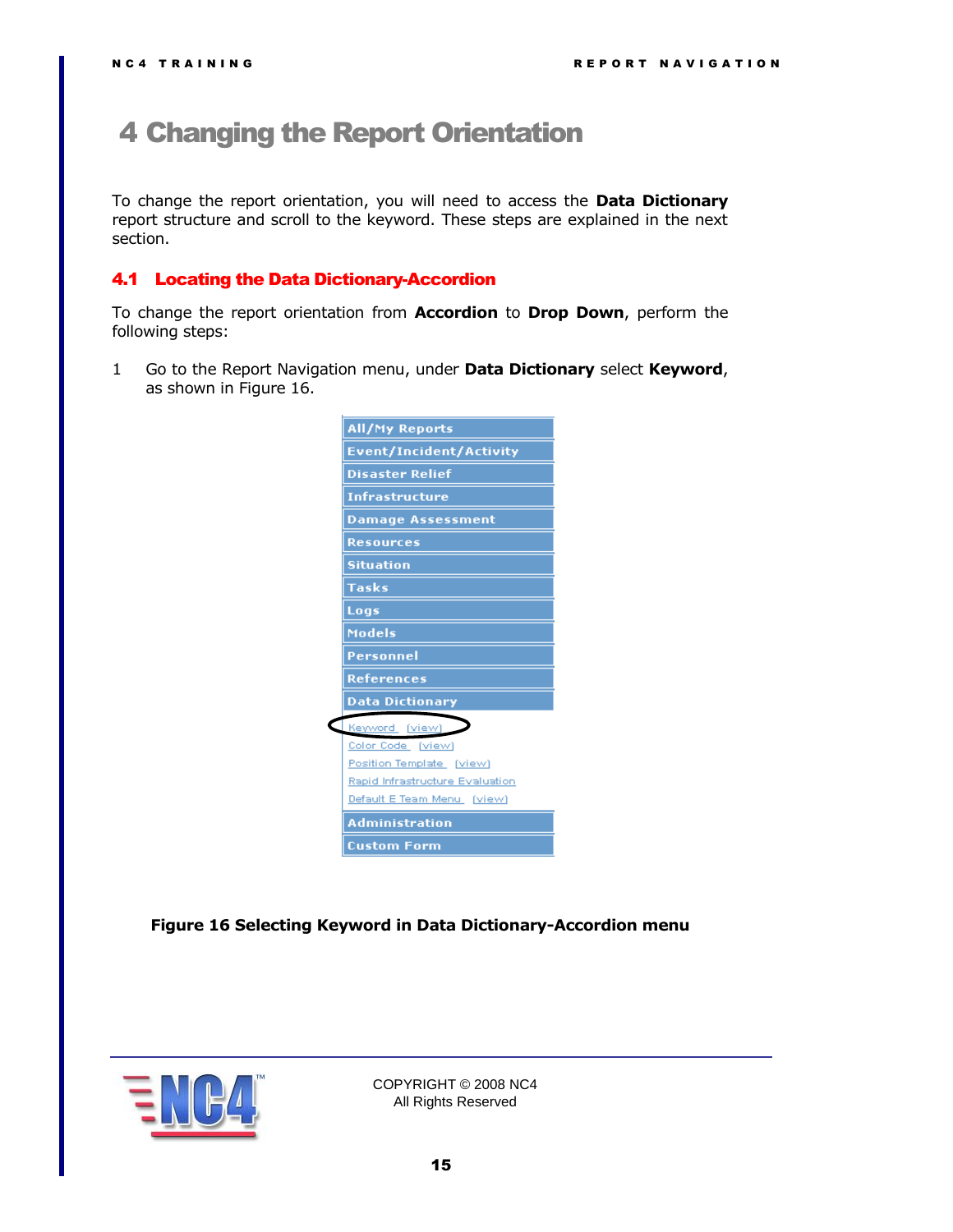### <span id="page-15-0"></span>4.2 Locating the Data Dictionary-Drop Down

To change the report orientation from **Drop Down** to **Accordion**, perform the following steps:

Click the **Reports** drop down menu, scroll to **Data Dictionary** and select **Keyword** as shown in [Figure 17.](#page-15-1)



### <span id="page-15-1"></span>**Figure 17 Selecting Keyword in Data Dictionary-Drop Down menu**

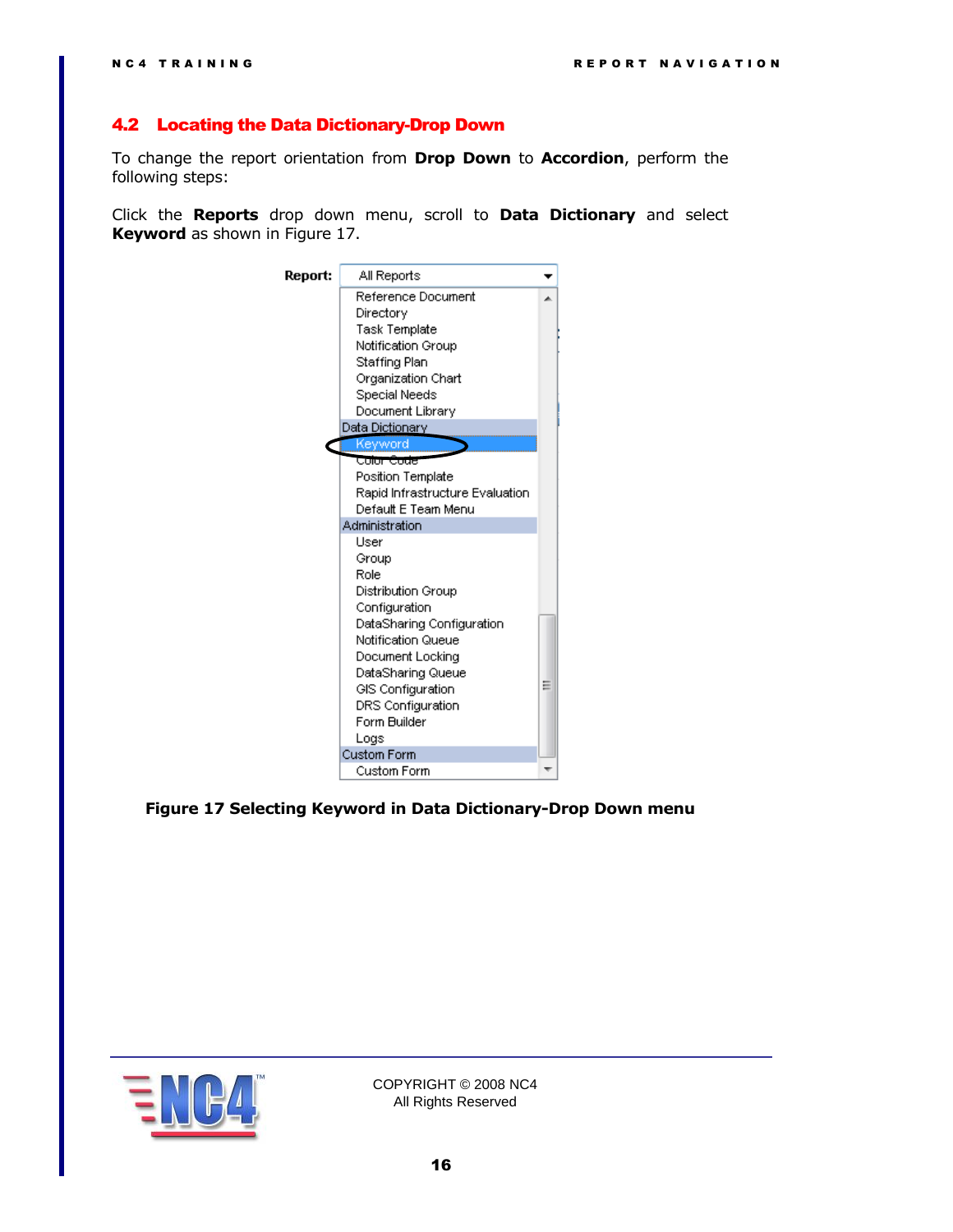Existing **Keywords** are presented to you in alphabetical order (i.e., by **Name**) in the center view frame as shown in [Figure 18.](#page-16-0)

| DD Keywords by Name.<br>Print | <b>Keywords</b><br>sorted by<br><b>Name</b>   |                                      | Expand All Collapse All<br>Auto Refresh @ Off @ On This screen last updated (00:00:00:09)                                                                                                                                           |
|-------------------------------|-----------------------------------------------|--------------------------------------|-------------------------------------------------------------------------------------------------------------------------------------------------------------------------------------------------------------------------------------|
| <b>Sexword</b>                | Reports                                       |                                      | $\blacktriangle$<br>Description                                                                                                                                                                                                     |
| <b>Action Report Progress</b> | <b>Action Request</b>                         |                                      | All values in this list appear in the Progress<br>E<br>picklist on the Action Request Report.                                                                                                                                       |
| ActionRequest                 | Sub-Task.Task                                 |                                      | When set to ""Fnable"" the F Team Action.<br>Request Feature is functional. All other values<br>will result in the feature being hidden.                                                                                            |
| ActivityType                  | Planned Activity                              |                                      | All values in this list appear in the Activity Type<br>picklist on the Planned Activity Report.                                                                                                                                     |
| Area Of Operation             | Intel Biography, Intel Entity, Intel Location |                                      | All values in this list appear in the Area of<br>Operation picklist on the Location Intelligence<br>Report and in the Known Areas of Operation multi-<br>picklist on the Entity Intelligence and Biography<br>Intelligence Reports. |
| <b>AssetCategory</b>          | <b>Critical Assets</b><br>used.               | <b>Report(s)</b>                     | All values in this list appear in the Critical Asset<br>Category picklist on the Critical Asset Report, DO<br>NOT USE SPECIAL CHARACTERS WHEN<br>ENTERING CATEGORY KEYWORDS.                                                        |
| <b>BuildingDamage</b>         | Incident                                      |                                      | All values in this list appear in the Building<br>Damage picklist on the Incident Report.                                                                                                                                           |
| <b>Call Center Priority</b>   | Call Center                                   |                                      | All values contained in this list appear in the<br>Priority picklist on the Call Center report.                                                                                                                                     |
| Cantoha                       | General System Operation                      |                                      | When set to "Enable" the E Team Login includes a<br>Captoha image challenge code to prevent<br>potential Bots spams and attacks. To suppress<br>this Captcha Image, select ""Disable"" here.                                        |
| <b>CaseCashPurpose</b>        | Voucher                                       |                                      | All values in this list appear in the Purpose/Type<br>picklist on the Case Management - Cash Voucher.                                                                                                                               |
| seClothingProvider            | Voucher                                       | <b>Keyword</b><br><b>Description</b> | All values in this list appear in the Clothing<br>Provider picklist on the Case Management -<br>$\overline{\phantom{a}}$<br>Clothing Voucher.                                                                                       |
| <b>Keyword</b>                |                                               | (Page 1 of 2)                        |                                                                                                                                                                                                                                     |

<span id="page-16-0"></span>**Figure 18 Keywords by Name List**

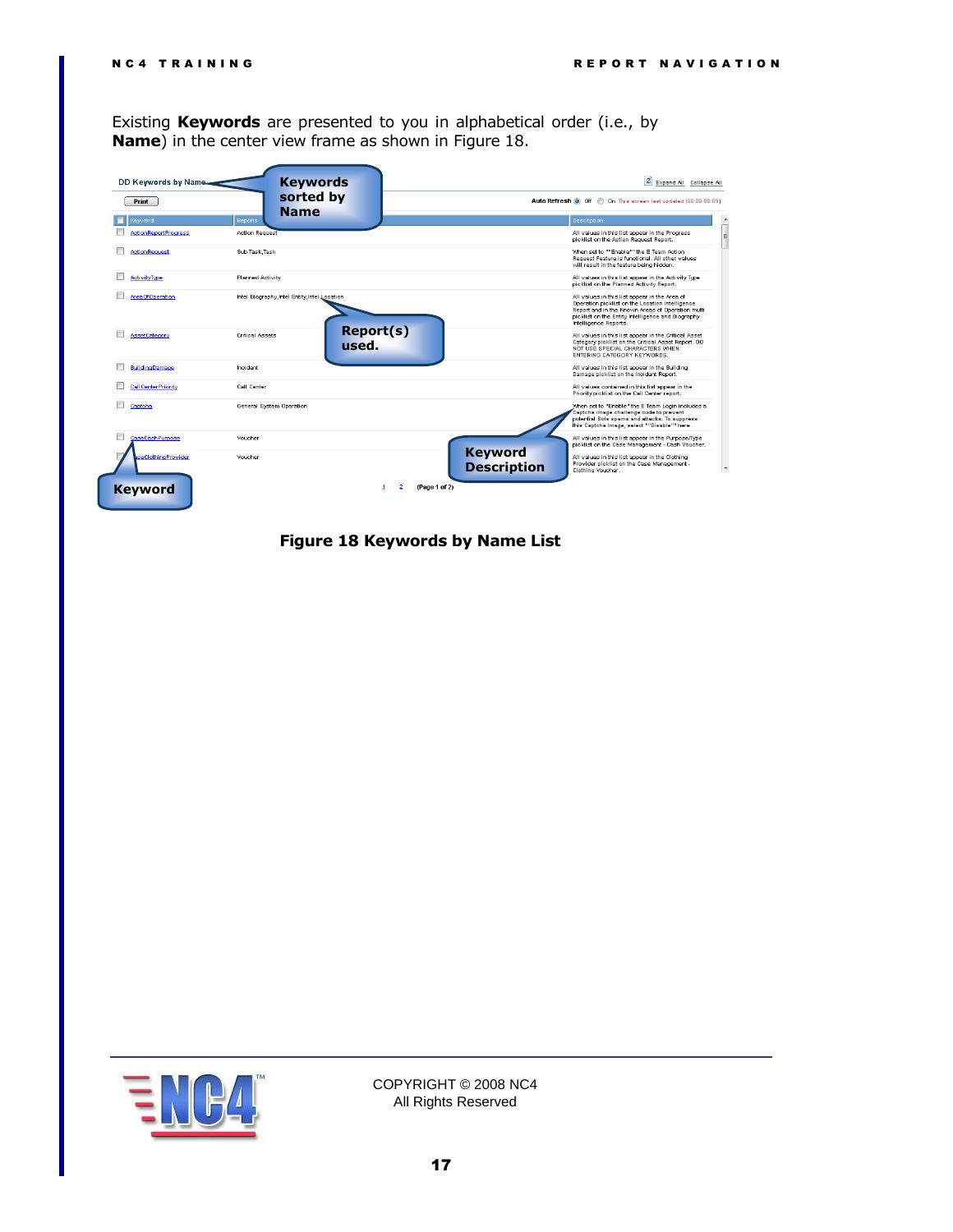### <span id="page-17-0"></span>4.3 Locating the System Navigation Keyword

Scroll until you find the **System Navigation Method** keyword; click its Name link, as shown in [Figure 19.](#page-17-1)

| DD Keywords by Name    |                                                                                                                                                 | я<br>Expand All Collapse All                                                                                                                                                |
|------------------------|-------------------------------------------------------------------------------------------------------------------------------------------------|-----------------------------------------------------------------------------------------------------------------------------------------------------------------------------|
| Print                  |                                                                                                                                                 | Auto Refresh @ Off @ On This screen last updated (00:00:01:30)                                                                                                              |
| SystemNavigationMethod | General System Operation                                                                                                                        | This value controls the system navigation method.<br>If this value is enabled the default drop down<br>menu will be replaced by an accordian menu.                          |
| TaskSubTa              | eteam: Keywords<br><b>Keyword</b>                                                                                                               | $\mathbf{x}$<br>$= 0$<br>Traditions in Flam entered into this Chart-                                                                                                        |
| <b>TaskSubTas</b>      | E http://preview.nc4.u<br><b>Name link</b>                                                                                                      | =read&id=12345-SYSTEM-8000&reportType=keyword<br>図                                                                                                                          |
| <b>TaskSubTask</b>     | Keywords                                                                                                                                        | C Help<br>Print<br>Update<br>Close                                                                                                                                          |
| Threat Origin          | *Red Label: indicates a required field.                                                                                                         |                                                                                                                                                                             |
|                        |                                                                                                                                                 |                                                                                                                                                                             |
| <b>Tier IIChemTyp</b>  | Keyword:<br>SystemNavigationMethod                                                                                                              | Reports:<br>General System Operation                                                                                                                                        |
| TierIIContaine         | Description:                                                                                                                                    |                                                                                                                                                                             |
|                        | This value controls the system navigation method. If this value is enabled the<br>default drop down menu will be replaced by an accordian menu. |                                                                                                                                                                             |
| TierIllnventor         | ENTER KEYWORD VALUES:                                                                                                                           |                                                                                                                                                                             |
| <b>TierIILandOwr</b>   | Disable                                                                                                                                         |                                                                                                                                                                             |
| <b>Tier IIPhys Haz</b> |                                                                                                                                                 |                                                                                                                                                                             |
| TierIIPressure         | <b>Keyword History</b>                                                                                                                          |                                                                                                                                                                             |
| TierIITempera          | Modified by: content on 10/11/2009 at 17:16 EST<br>Modified by: content on 10/11/2009 at 16:54 EST                                              |                                                                                                                                                                             |
| <b>TransitCause</b>    |                                                                                                                                                 | Document Created by: null on 05/14/2007 at 13:56 EST LastModified by: content on 10/11/2009 at 17:16 EST<br>Copyright @ 2009 by NC4 Public Sector LLC, All Rights Reserved. |

**Figure 19** *View***ing System Navigation Method Data Form**

<span id="page-17-1"></span>This will open **the Data Dictionary Keywords** form as shown in [Figure](#page-18-1)  [20.](#page-18-1)

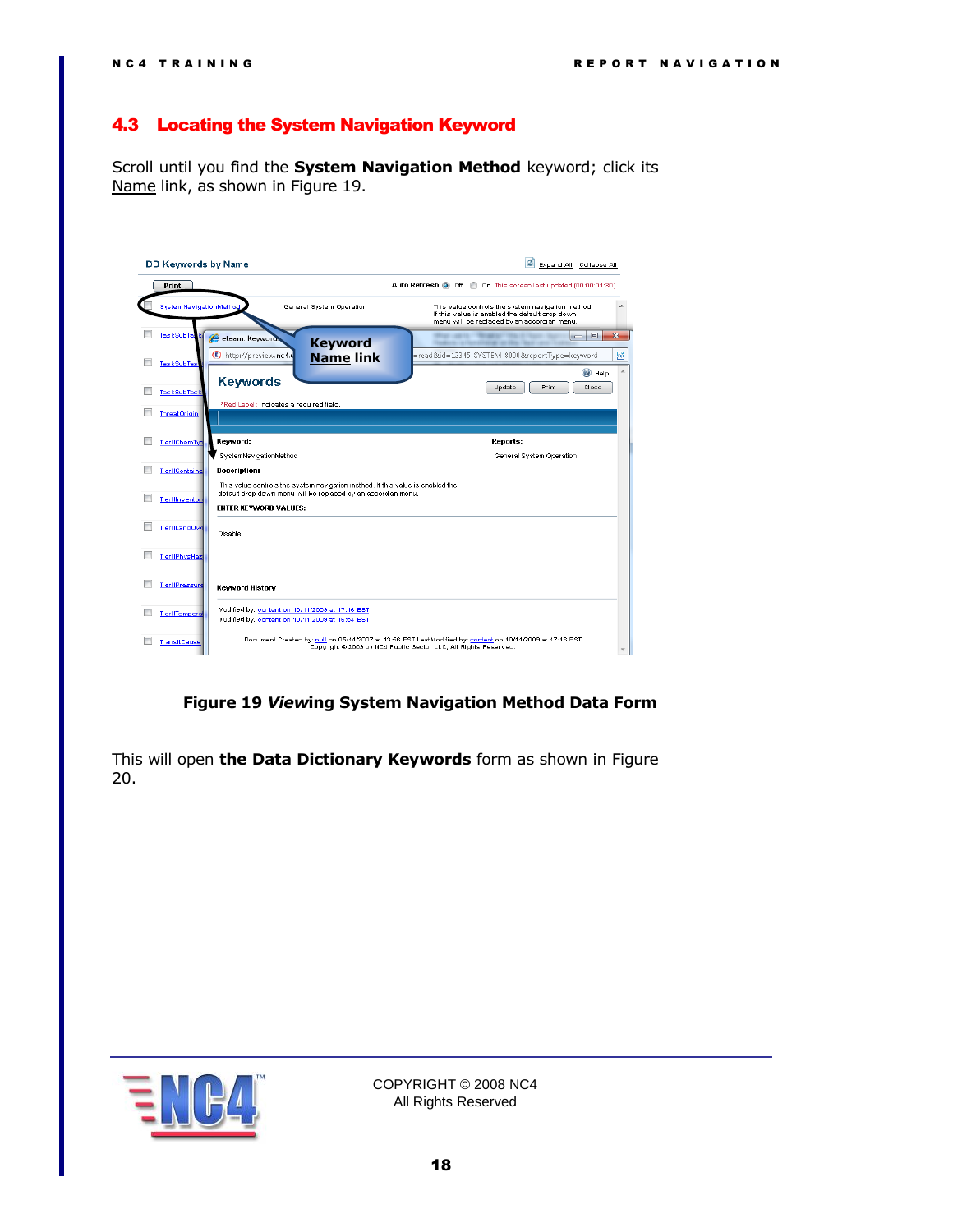## <span id="page-18-0"></span>4.4 Changing the System Navigation Method Value

Click the  $\begin{bmatrix} \omega_{\text{pdate}} \\ \omega_{\text{pdate}} \end{bmatrix}$  button, as shown in [Figure 20.](#page-18-1)

| <b>Keywords</b>                                                                                                                                                             | ⊚<br>Help<br>Print<br>Close<br>Update |
|-----------------------------------------------------------------------------------------------------------------------------------------------------------------------------|---------------------------------------|
| *Red Label: indicates a required field.                                                                                                                                     |                                       |
|                                                                                                                                                                             |                                       |
|                                                                                                                                                                             |                                       |
| Keyword:                                                                                                                                                                    | Reports:                              |
| SystemNavigationMethod                                                                                                                                                      | General System Operation              |
| <b>Description:</b>                                                                                                                                                         |                                       |
| This value controls the system navigation method. If this value is enabled the<br>default drop down menu will be replaced by an accordian menu.                             |                                       |
| <b>ENTER KEYWORD VALUES:</b>                                                                                                                                                |                                       |
| Disable                                                                                                                                                                     |                                       |
| <b>Keyword History</b>                                                                                                                                                      |                                       |
| Modified by: content on 10/11/2009 at 17:16 EST<br>Modified by: content on 10/11/2009 at 16:54 EST                                                                          |                                       |
| Document Created by: null on 05/14/2007 at 13:56 EST LastModified by: content on 10/11/2009 at 17:16 EST<br>Copyright @ 2009 by NC4 Public Sector LLC, All Rights Reserved. |                                       |

### **Figure 20 Updating the Keyword**

<span id="page-18-1"></span>The **Keyword** form now opens in *edit* mode as shown in [Figure 21.](#page-18-2)

| <b>Keywords</b>                                                                                                                                                                                             | Help<br>Submit<br>Cancel |
|-------------------------------------------------------------------------------------------------------------------------------------------------------------------------------------------------------------|--------------------------|
| *Red Label: indicates a required field.                                                                                                                                                                     |                          |
|                                                                                                                                                                                                             |                          |
| Keyword:                                                                                                                                                                                                    | Reports:                 |
| SystemNavigationMethod                                                                                                                                                                                      | General System Operation |
| Description:                                                                                                                                                                                                |                          |
| This value controls the system navigation method. If this value is enabled the<br>default drop down menu will be replaced by an accordian menu.                                                             |                          |
| <b>ENTER KEYWORD VALUES:</b>                                                                                                                                                                                |                          |
| Disable $\rightarrow$                                                                                                                                                                                       |                          |
| Enable<br>Disable<br>Myent Created by: <u>null</u> on 05/14/2007 at 13:56 EST LastModified by: <u>content</u> on 10/11/2009 at 17:16 EST<br>Copyright @ 2009 by NC4 Public Sector LLC, All Rights Reserved. |                          |

### **Figure 21 Keywords Form in** *Update* **Mode**

<span id="page-18-2"></span>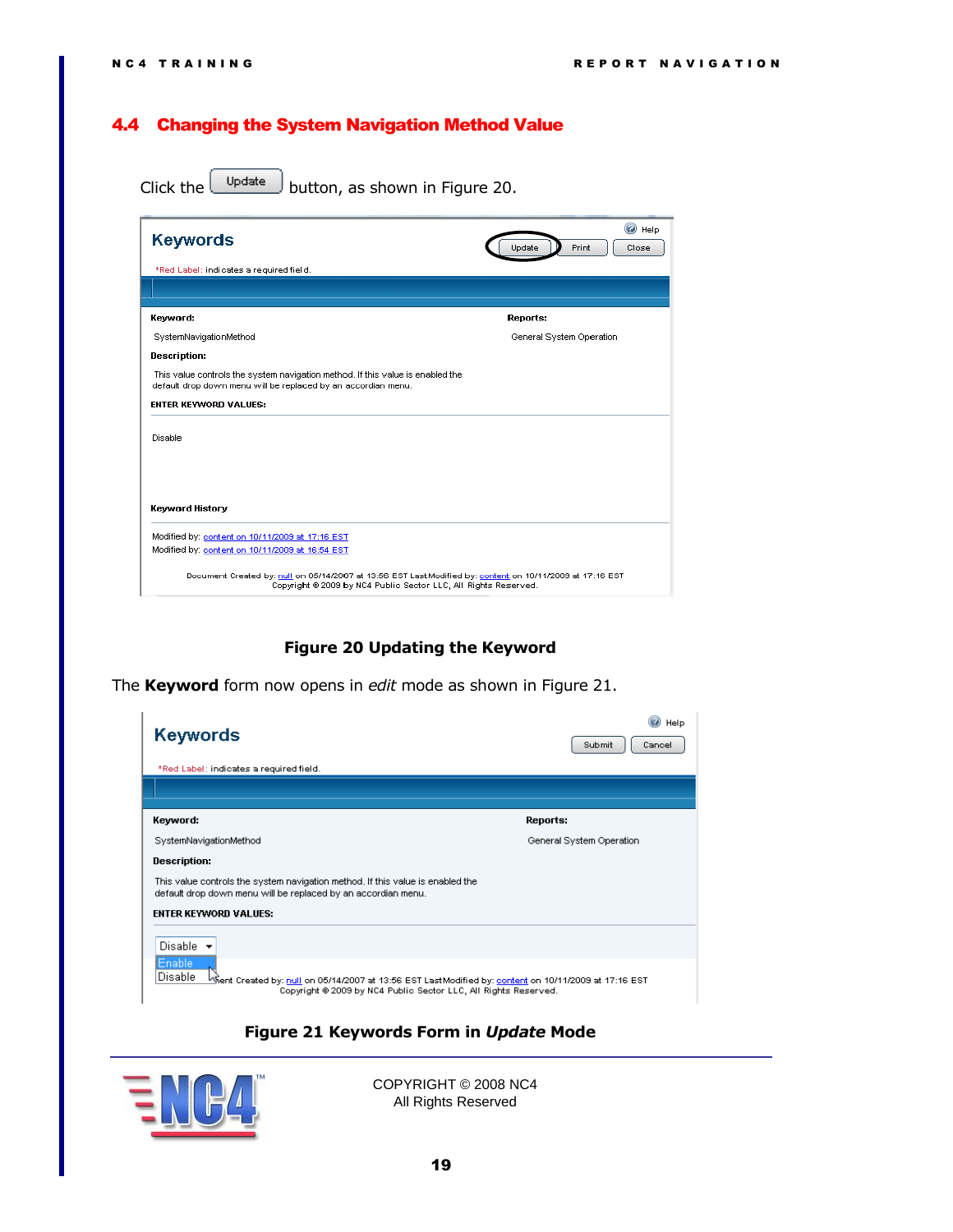Read the information in the **Keyword Description** field and click the drop down menu to support your selection.

Click the  $\left\lfloor \frac{\text{Submit}}{\text{button}} \right\rfloor$  button to save the updated **Keyword** value list. The new Keyword value is immediately saved and accessible in the system.

If your system administrator has not suppressed the **Duties Checklist** screen, it may overlay the **Keywords** form, as shown in [Figure 22.](#page-19-0)

| County System: Keywords - Internet Explorer provided by Dell                                                                                                                                |                                                                                                                                                                                                                                                                                                                                                                        | - 10<br>$\boldsymbol{\mathsf{x}}$ |
|---------------------------------------------------------------------------------------------------------------------------------------------------------------------------------------------|------------------------------------------------------------------------------------------------------------------------------------------------------------------------------------------------------------------------------------------------------------------------------------------------------------------------------------------------------------------------|-----------------------------------|
| (D) http://preview.nc4.us/eteam/report/keyword.do?target=read&id=12345-SYSTEM-8000&reportType=keyword                                                                                       |                                                                                                                                                                                                                                                                                                                                                                        |                                   |
| ↳<br><b>Keywords</b>                                                                                                                                                                        | <b>Update</b><br><b>Print</b>                                                                                                                                                                                                                                                                                                                                          | ඹ<br>Help<br><b>Close</b>         |
| "Red Label: indicates a required field.                                                                                                                                                     | Checklist for Director - Internet Explorer provided by Dell                                                                                                                                                                                                                                                                                                            |                                   |
|                                                                                                                                                                                             | 圏<br>(E) http://preview.nc4.us/eteam/popups/pop_jas.jsp                                                                                                                                                                                                                                                                                                                |                                   |
| Keyword:<br>SystemNavigationMethod<br><b>Description:</b><br>This value controls the system navigation meth<br>drop down menu will be replaced by an accord<br><b>ENTER KEYWORD VALUES:</b> | ٠<br>• Maintain accurate records concerning the following areas,<br>which will be required for State and Federal reimbursement<br>should a Federal disaster be declared.<br>1. Agency/Department vehicle mileage's (starting and<br>ending).<br>2. Costs and receipts for agency/department purchases.<br>3. Records of agency/department equipment and/or<br>supplies |                                   |
| <b>Disable</b>                                                                                                                                                                              | utilized, lost or damaged during the event.<br>4. Lists of injuries and medical expenses to<br>agency/department personnel.<br>5. Lists of all personnel and hours worked (scheduled and<br>overtime) during the event.                                                                                                                                                |                                   |
| <b>Keyword History</b><br>Modified by: Instructor on 11/11/2009 at 10:57 E!<br>Modified by: Instructor on 11/11/2009 at 10:53 E                                                             | 6. Other expenditures related to the event.<br>close<br>$\frac{1}{4}$ - $\frac{160\%}{4}$ -<br><b>C</b> Internet   Protected Mode: On<br>Done                                                                                                                                                                                                                          |                                   |
| Modified by: aarnold on 11/10/2009 at 11:23 EST                                                                                                                                             |                                                                                                                                                                                                                                                                                                                                                                        |                                   |
|                                                                                                                                                                                             | m.                                                                                                                                                                                                                                                                                                                                                                     |                                   |
| Done                                                                                                                                                                                        | Internet   Protected Mode: On                                                                                                                                                                                                                                                                                                                                          | $\sqrt{a}$ $\sqrt{a}$ 160%        |

<span id="page-19-0"></span>**Figure 22 Keywords Form Completed** 

Click the  $\begin{bmatrix} \text{Close} \\ \text{button to exit the Duties Checklist report.} \end{bmatrix}$ Click the button to close the **Keyword** report form in *View* mode.

The new view will appear on your screen. If the selected view does not

appear, then click the **Refresh** icon on Internet Explorer to refresh the application.

Data Dictionary Keywords are different than most forms. The Keywords list shows the Keyword, the **Reports** with which it is associated, and a **Description** or definition of the keyword. Most existing keywords can be edited.